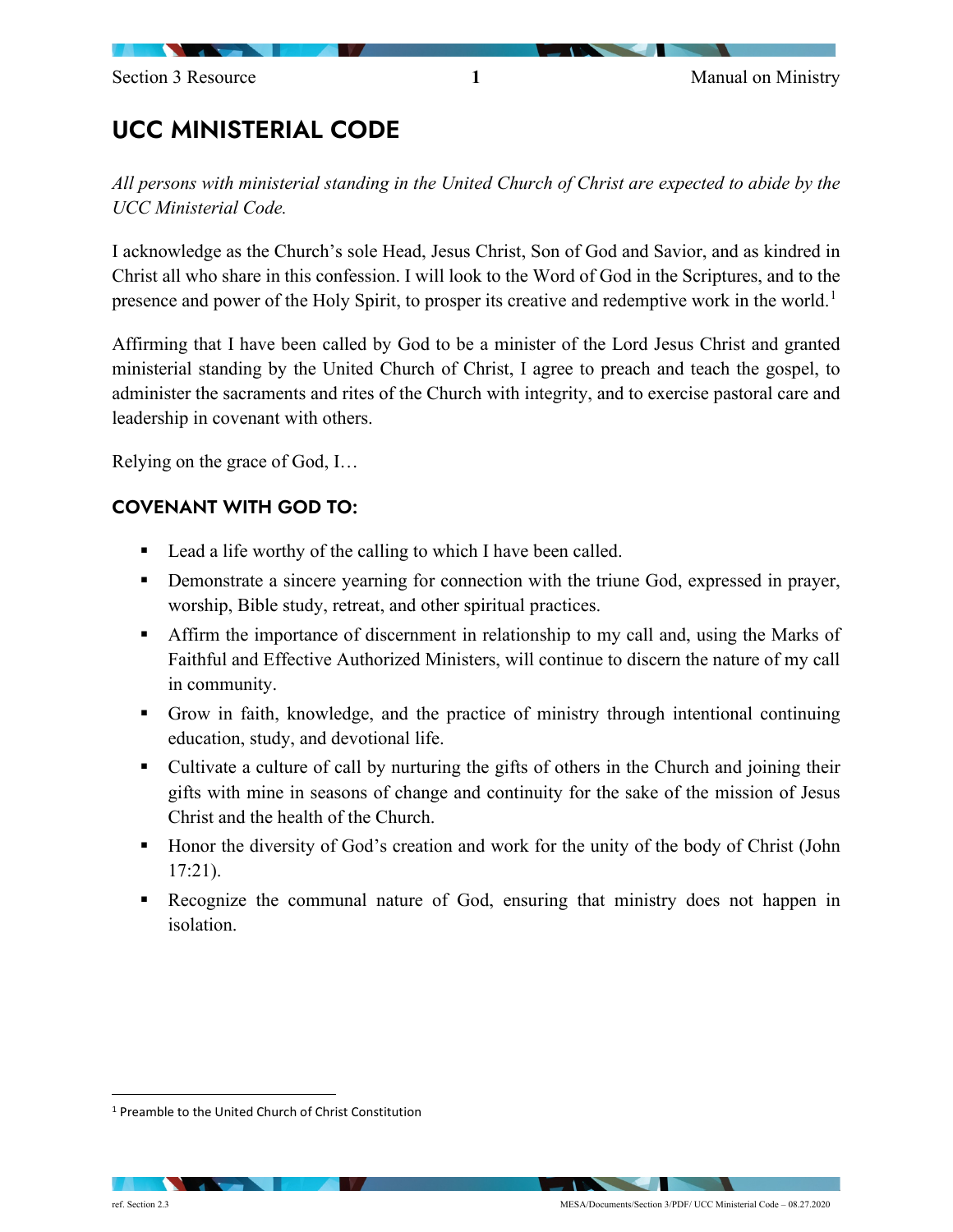#### COVENANT WITH SELF AND FAMILY TO:

- Attend to my physical well-being by adopting a healthy life style including diet, exercise, and rest, setting aside time for Sabbath and vacation.
- Steward my time, talents, and personal financial resources responsibly.
- Accept responsibility for all debts that I incur.
- Refrain from abusive behavior including abusive behavior toward others, the abuse of alcohol, drugs, or any other substance; to seek appropriate care for physical and mental health concerns; and to avoid addictive behaviors.
- **Engage in sexually healthy and responsible behavior.**
- Honor my family commitments, including my family's need for privacy and time together.
- Develop and maintain meaningful personal relationships outside of my ministry setting.

#### COVENANT WITH THE UNITED CHURCH OF CHRIST TO:

- Actively participate in the covenantal life and work of all settings of the United Church of Christ.
- Adhere to all requirements for maintaining ministerial standing as set forth by my Association, and abide by the terms of my call agreements and covenants with energy and vitality.
- Seek the counsel of others, including Conference staff and/or the Association Committee on the Ministry, should divisive tensions threaten my relationship with those with whom I minister.
- Serve as an ambassador for the United Church of Christ, and participate in activities that strengthen its mission, vision and purpose.
- Advocate for fair standards of compensation for all ordained and lay employees of the Church, and honor the search and call process of the United Church of Christ.
- Seek to know, understand and respect the diversity of opinions and people within the United Church of Christ, affirming that all settings of the UCC speak to the church and not for it.
- Encourage and participate in the evaluation of my ministry, understanding and demonstrating that ministry is of and for the Church as it seeks to advance God's mission in the world.